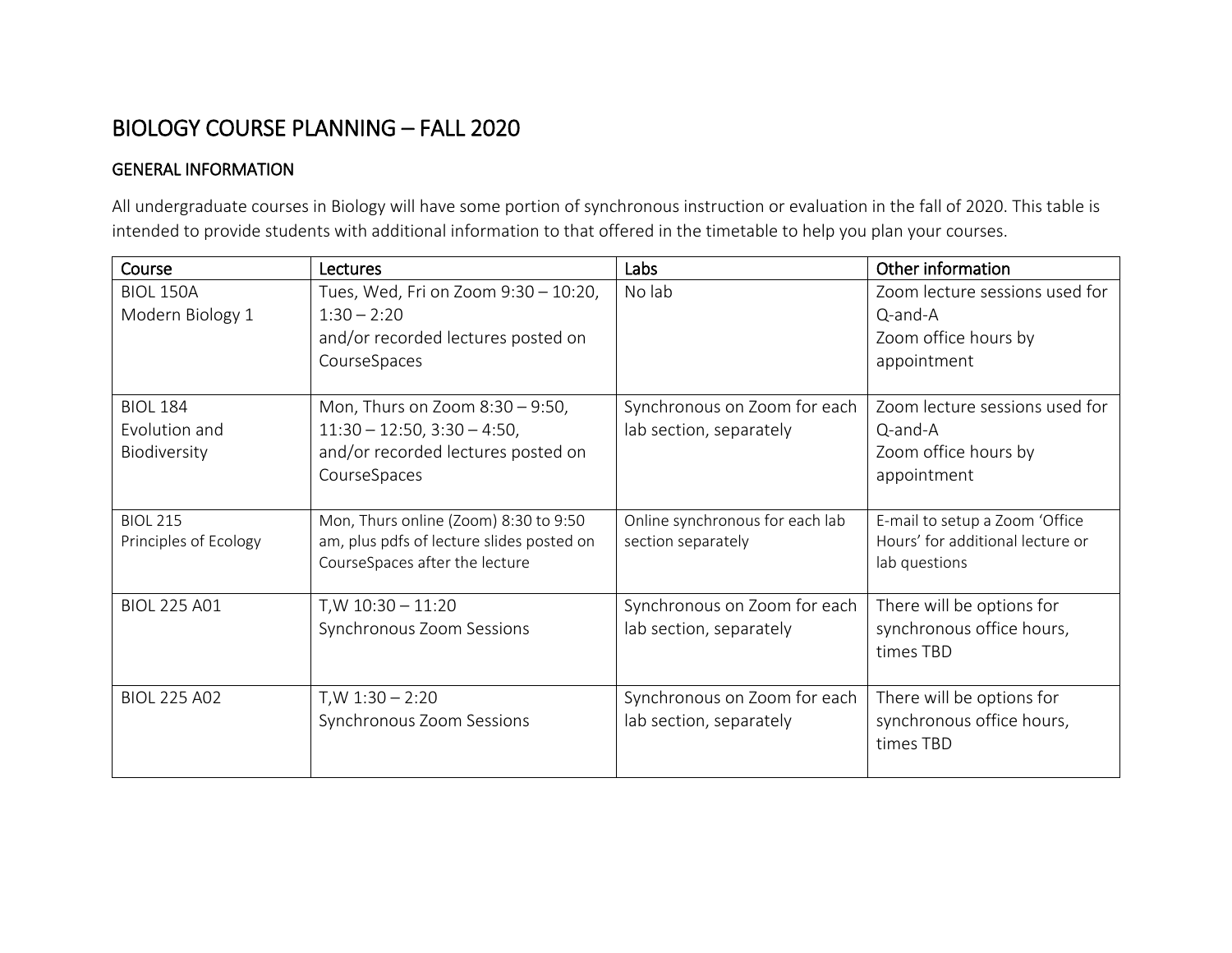| <b>BIOL 248</b><br>Topics in Organismal<br>Biology                                                                                                                              | Tue, Wed, Fri on Zoom 11:30 am-<br>12:20 pm, plus recorded lectures<br>posted on CourseSpaces                                                                                | No lab                                                                                                                                                                                                                                                                                                                                                                                                                                                                                                                                                                                                                                                                                                                                                              | Synchronous office hours.<br>Course involves submission of<br>two short essays on pre-<br>assigned topics relating to<br>organismal biology.                                                                                                                                                                                                                                                                                                                                                                                                                                                                              |
|---------------------------------------------------------------------------------------------------------------------------------------------------------------------------------|------------------------------------------------------------------------------------------------------------------------------------------------------------------------------|---------------------------------------------------------------------------------------------------------------------------------------------------------------------------------------------------------------------------------------------------------------------------------------------------------------------------------------------------------------------------------------------------------------------------------------------------------------------------------------------------------------------------------------------------------------------------------------------------------------------------------------------------------------------------------------------------------------------------------------------------------------------|---------------------------------------------------------------------------------------------------------------------------------------------------------------------------------------------------------------------------------------------------------------------------------------------------------------------------------------------------------------------------------------------------------------------------------------------------------------------------------------------------------------------------------------------------------------------------------------------------------------------------|
| <b>BIOL 311/EOS 311</b><br>Biological<br>Oceanography<br>Course Instructor:<br>Diana Varela<br>dvarela@uvic.ca<br>Senior Lab Intructor:<br>Karina Giesbrecht<br>karinag@uvic.ca | Mon and Thurs from 13:00 to 14:30<br>on Zoom.<br>Recorded lectures will be posted on<br>CourseSpaces (or Brightspace?)<br>Office hours: by appointment on<br>Zoom (lectures) | Online - Synchronous on Zoom<br>for each lab section,<br>separately:<br>B01 T 14:30-17:30<br>B03 R 14:30-17:30<br>Students may be further<br>broken into smaller groups<br>within each lab section.<br>Live-online labs will be carried<br>out during assigned lab time.<br>Labs will also be recorded.<br>Field/cruise work will not be<br>carried out during the term<br>due to physical distancing rules<br>(the instructors will explore the<br>opportunity of students<br>participating on a research<br>cruise in 2021 when<br>restrictions are lifted/relaxed).<br>Assignments and the major lab<br>report (cruise data analysis)<br>will be handed in online.<br>Lab office hours will be<br>determined/fixed and will be<br>carried out online using Zoom. | Textbook and Lab Manual:<br>Online textbook is available<br>through the UVic library. Lab<br>notes will be posted on<br>CourseSpaces (or Brightspace)<br>Exams: There will be online<br>quizzes and midterm during<br>the assigned lecture/lab times.<br>Final exam will take place<br>online during university final<br>exam period in December.<br>Other forms of examination<br>(e.g. discussion groups) will be<br>considered. It is possible that<br>some examinations will be<br>carried out orally.<br>Special equipment required:<br>None (except for internet<br>connection, computer, camera<br>and microphone) |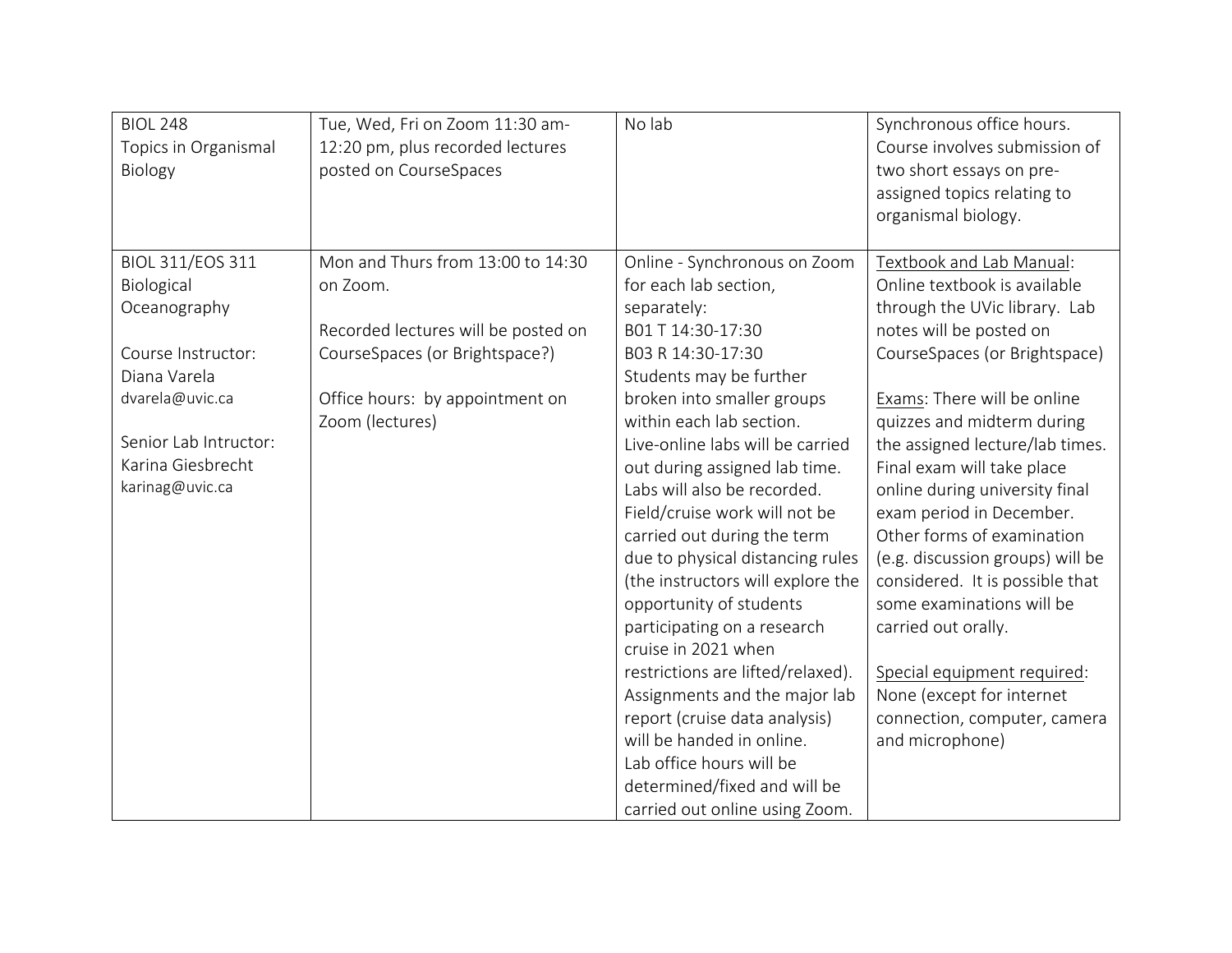| <b>BIOL 312</b><br>Entomology              | Mon, Thu at 10-11:20 am<br>More information to follow                                                                                                                                                    | Synchronous online<br>More information to follow                                                                                                                | Synchronous online office<br>hours<br>More information to follow                                                                                       |
|--------------------------------------------|----------------------------------------------------------------------------------------------------------------------------------------------------------------------------------------------------------|-----------------------------------------------------------------------------------------------------------------------------------------------------------------|--------------------------------------------------------------------------------------------------------------------------------------------------------|
| <b>BIOL 321</b><br>Survey of Invertebrates | Tue, Wed, Fri on Zoom 9:30-10:20<br>am, plus recorded lectures posted on<br>CourseSpaces                                                                                                                 | Each week students will:<br>1) view pre-recorded lab<br>modules on CourseSpaces (~1<br>hr/week)<br>2) attend a synchronous Zoom<br>lab session of 1 hr duration | Synchronous office hours<br>Labs will include a few projects<br>involving reading of research<br>literature and accessing other<br>internet resources. |
| <b>BIOL 325</b><br><b>Tree Biology</b>     | Recorded lectures posted on<br>CourseSpaces, weekly Question and<br>Answer session on Zoom (Tue 1:30-<br>$2:00 \text{ pm}$ )                                                                             | Recorded labs and /or<br>instructions posted on<br>CourseSpaces, weekly<br>Question and Answer session<br>on Zoom (Fri 2:30-3:00pm)                             | Office hours by appointment<br>through Zoom.                                                                                                           |
| <b>BIOL 345</b><br>Animal Behaviour        | Mon, Thurs online (Zoom) 11:30 am to<br>12:50 pm plus pdfs of lecture slides<br>posted on CourseSpaces after the lecture                                                                                 | Synchronous on online Zoom for<br>each lab section separately                                                                                                   | E-mail to setup a Zoom 'Office<br>Hours' for additional lecture and<br>lab questions                                                                   |
| <b>BIOL 346</b><br>Freshwater Ecosystems   | Mon and Thurs 11:30 am to 12:50 pm<br>1. I will provide digital copies of<br>the textbook<br>2. Will give lectures online<br>Will upload lecture (PPTx) on<br>3.<br>CoursesSpace ahead of the<br>lecture | No lab                                                                                                                                                          | Students will be encouraged to<br>contact me on internet or<br>facetime                                                                                |
| <b>BIOL 355</b><br>Evolution               | Tues, Wed, Fri on Zoom 12:30 to 1:20<br>pm, plus PowerPoint notes posted on<br>CourseSpaces                                                                                                              | No lab                                                                                                                                                          | Synchronous office hours<br>(after class and other times<br>TBA)                                                                                       |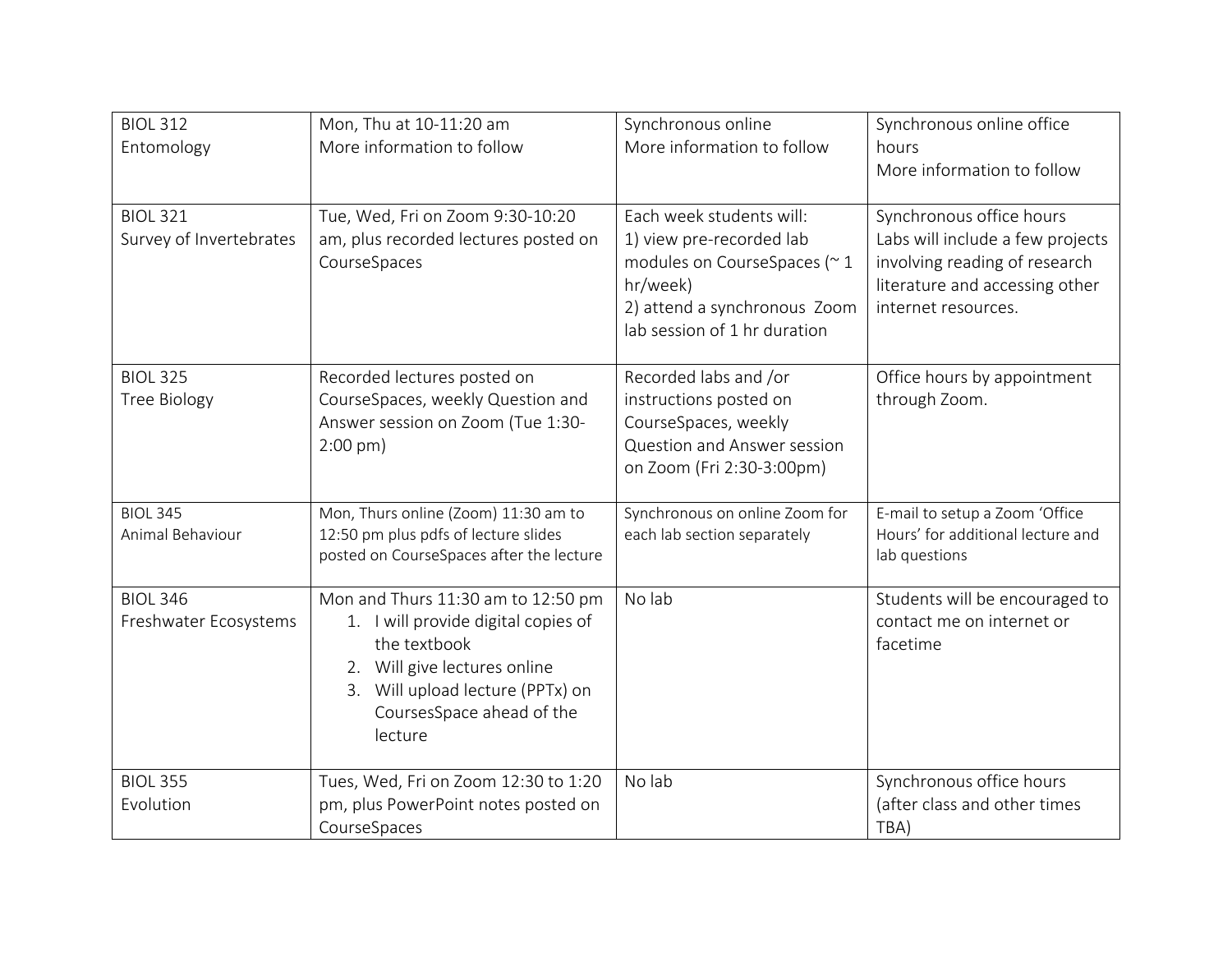| <b>BIOL 359</b><br>Food, Disease and<br>People | Tue, Wed, Fri on Zoom 12:30-13:20<br>pm. Synchronous plus recorded<br>lectures posted on coursespace with<br>Powerpoint slides.                                                                                                                                                                                                                                                                                                                            | No lab                                                                                                                                    | Office hours Monday 10:00 am<br>to 12:00 pm.                                                         |
|------------------------------------------------|------------------------------------------------------------------------------------------------------------------------------------------------------------------------------------------------------------------------------------------------------------------------------------------------------------------------------------------------------------------------------------------------------------------------------------------------------------|-------------------------------------------------------------------------------------------------------------------------------------------|------------------------------------------------------------------------------------------------------|
| <b>BIOL 360</b><br>Cell biology                | Mon and Thurs, lectures are<br>prerecorded and will be posted ahead<br>of time on course spaces. weekly or<br>biweekly Q&A sessions on Zoom,<br>biweekly quizzes on Thursdays                                                                                                                                                                                                                                                                              | No lab                                                                                                                                    | Online assignments: glossary<br>assignment, Q&A forum<br>assignment, maybe group<br>paper assignment |
| <b>BIOL 365</b><br>Animal Physiology           | Synchronous Tues, Wed, Fri 10:30 -<br>11:20am on Zoom, plus recorded<br>lectures                                                                                                                                                                                                                                                                                                                                                                           | Synchronous Wed 2:30 - 5:20<br>pm, 60 students<br>Thur 2:30 - 5:20 pm, 60<br>students on Zoom for each lab<br>section, plus recorded labs | Office hours by appointment                                                                          |
| <b>BIOL 401A</b><br>Biotechnology              | First half of the course: Lectures will<br>be pre-recorded and posted ahead of<br>time on course spaces, biweekly<br>quizzes, weekly or biweekly Q&A<br>sessions on Zoom on Thursdays.<br>Guest lectures maybe recorded or live<br>on Zoom.<br>Second half of the course: Lectures<br>will either be life or pre-recorded<br>(both of which available in course<br>spaces), triweekly quizzes, weekly or<br>biweekly Q&A sessions on Zoom on<br>Thursdays. | No lab                                                                                                                                    | Online assignments: Q&A<br>forum, paper assignment,<br>glossary assignment                           |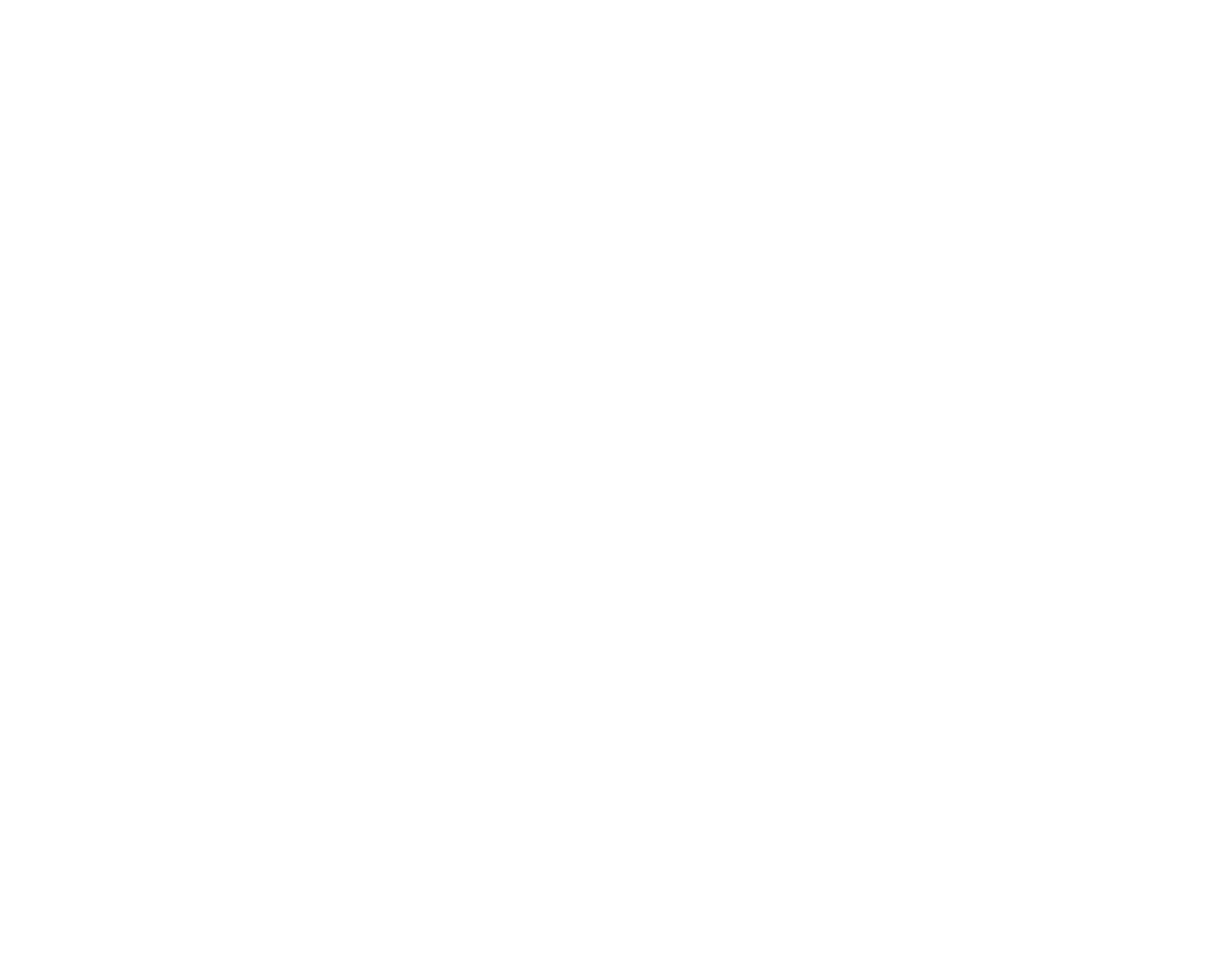| <b>BIOL 404</b><br>Sensory Biology                                      | Synchronous lectures on Zoom: Mon,<br>Thurs & Fri12:30 to 1:20 pm                                                                                                   | No lab                                                              | Synchronous office hours (or<br>by appointment)                                                                                          |
|-------------------------------------------------------------------------|---------------------------------------------------------------------------------------------------------------------------------------------------------------------|---------------------------------------------------------------------|------------------------------------------------------------------------------------------------------------------------------------------|
| <b>BIOL 438</b><br>Nutrient Cycling and<br>Prokaryotes                  | Mon, Thurs on Zoom 8:30-9:50 am,<br>plus recorded lectures posted with<br>Powerpoint slides on Course space.                                                        | No lab                                                              | Office hours Monday 10:00 am<br>to 12:00 pm.                                                                                             |
| <b>BIOL 439</b><br>Molecular Epidemiology                               | Synchronous on Zoom Tues, Wed, Fri<br>11:30 am $-$ 12:30 pm. Videos, reading<br>assignments and practical<br>assignments (computer labs) posted<br>on CourseSpaces. | No lab                                                              | Course involves 5-person<br>group projects and group<br>presentations (via Zoom).<br>Examples from spring 2020<br>available.             |
| <b>BIOL 448</b><br>Neuroethology                                        | Mondays and Thursdays, Zoom, 1:00-<br>2:20 pm, synchronous                                                                                                          | Tutorials (discussion groups)<br>on Zoom, four separate<br>sections | Lectures can be recorded and<br>made available to students<br>upon request but will not be<br>recorded on a regular basis                |
| <b>BIOL 458</b><br>Plant Biochemistry and<br><b>Biochemical Ecology</b> | Mon Thurs 10-11:20 am lectures via<br>Zoom, with lectures posted<br>CourseSpaces.                                                                                   | No lab                                                              |                                                                                                                                          |
| <b>BIOL 461</b><br><b>Fisheries Ecology</b>                             | Mon, Thurs 2:30-3:50 pm on Zoom,<br>mixture of synchronous and<br>asynchronous                                                                                      | Thurs, 4-4:50 pm, synchronous<br>on Zoom                            |                                                                                                                                          |
| <b>BIOL 465</b><br>The Molecular Basis of<br>Cancer                     | Tue, Wed, Fri on Zoom 8:30 to 9:20<br>am, plus recorded lectures and<br>slides/notes posted on CourseSpaces.<br>Synchronous and real time with                      | No Lab                                                              | Synchronous TopHat questions<br>and discussions in class. Office<br>hours, one hour, available<br>after class on Tue and Fri on<br>Zoom. |